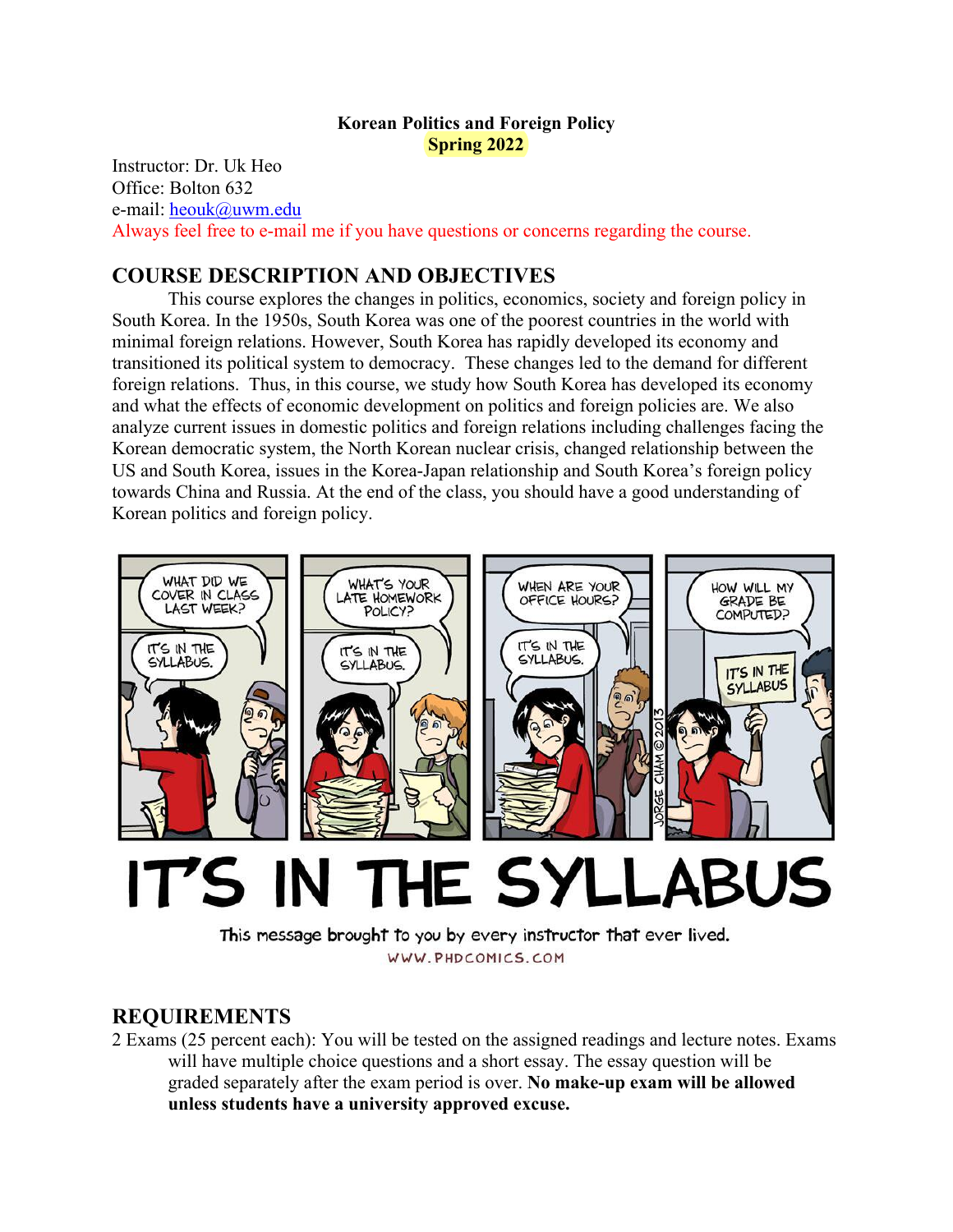- 11 Discussions (3 percent each): You are expected to post your response to the discussion question, which must be at least 300 words long. You are also expected to comment on another student's posting. The comment has no minimum length requirement, but you must justify your comment. Simply saying "I like it" or "I agree with your argument" is not acceptable. You must explain why you agree or disagree with the posting. Please also try to avoid direct quotes. One of the objectives of this weekly discussion is improving your skill to articulate yourself. Try to avoid direct quotes. If you must, minimize them. **No late posting will be accepted.**
- A Research Paper (17 percent): Students are free to choose the topic of the paper as long as it is related to the course material and contents. Turn in the paper to the Assignments on Canvas. Please do NOT ask for a research question. I do NOT provide a research question because coming up with a research question is part of learning. Please also do not ask me to read your draft. That said, feel free to contact me to see if your research question is acceptable or your argument makes. Or anything you are concerned or not sure, ask me. I will be happy to assist you to narrow down the focus of the question or try to help you improve your theory/argument or paper in general.

Research Paper Guidelines: The length requirement is 3,000-3,500 words (approximately 10-12 double spaced pages with Times New Roman 12-point font size and 1-inch margin) including everything (references, tables, and figures). You can have a cover page if you wish. You MUST have at least FIVE references, preferably academic journal articles and/or books. There is NO required citation format. It is fine as long as your format is consistent. This research paper satisfies the capstone requirement (there is no additional requirement for capstone).

1. You MUST have a clearly defined and narrowly focused question. I suggest that you develop a research question in a literal question form. For instance, what led North Korea to develop nuclear weapons? How South Korea developed its economy? What is the impact of economic development on South Korea's foreign policies? What caused the transition to democracy in South Korea? What affects the relationship between South Korea and Japan (or the United States or China)? When you think about the question, first come up with a topic/subject you are MOST interested in. Then, think about a specific question you would like to answer (or study more to learn more about it).

2. In the introduction, introduce the research question and describe why it is meaningful/interesting. This is important because you can face the so-what question.

3. At the beginning of the body, provide background information. If it is a case study or analytical paper, describe historical background so that readers can understand the upbringing. If it is a theoretical paper, provide a literature review on the subject.

4. In the main body of the paper, make your theory/argument, which is your answer to the research question. Your theory/argument should be logical and supported by (empirical) evidence.

5. In the conclusion, summarize what you did in the paper and discuss theoretical or policy implications of your findings.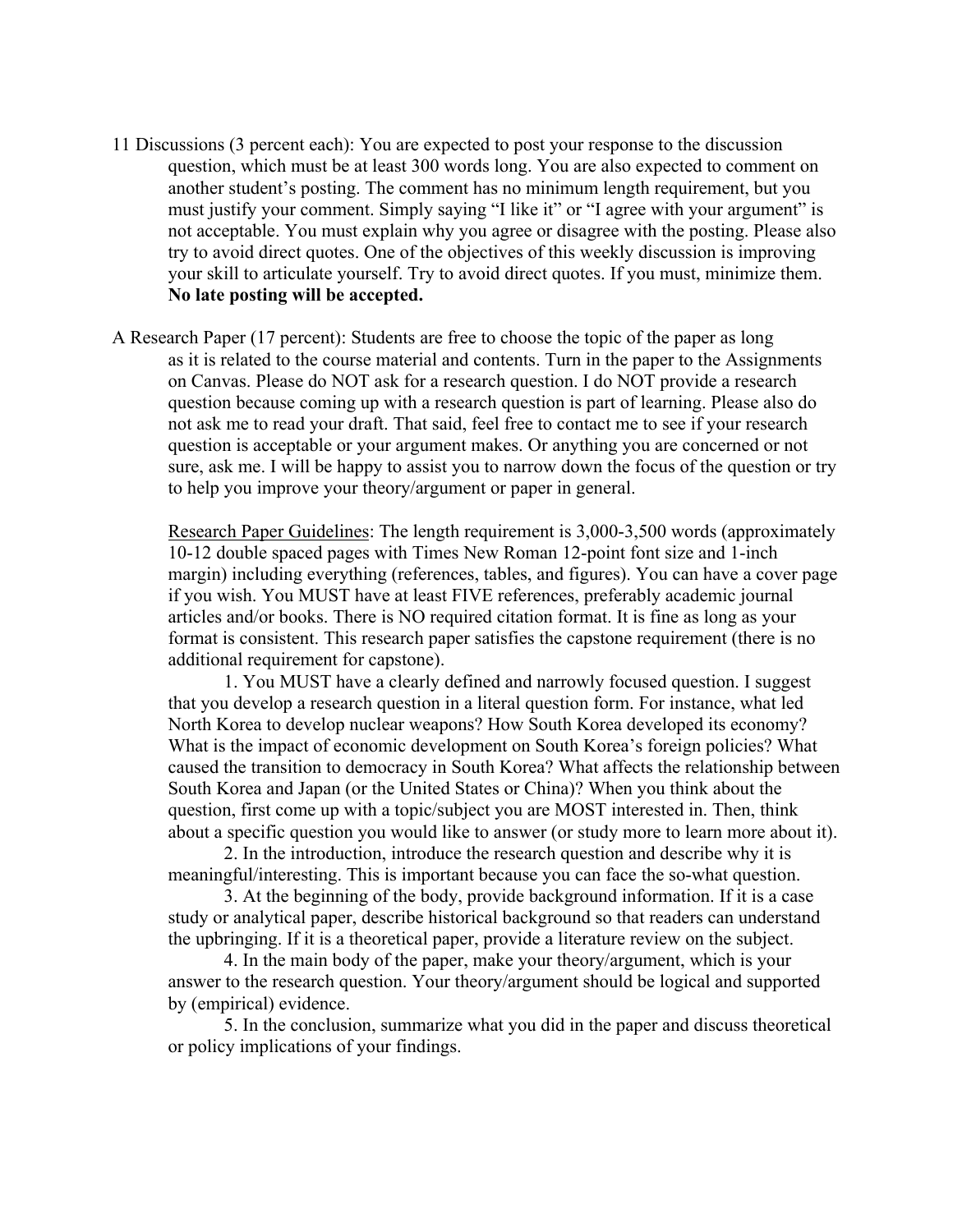#### **REQUIRED TEXTS**: **Chapters of the following books will be available on the course site:**

- Heo, Uk and Terence Roehrig. 2018. *The Evolution of the South Korea-United States Alliance.*  Cambridge, UK: Cambridge University Press.
- Heo, Uk and Terence Roehrig. 2014. *South Korea's Rise: Economic Development, Power, and Foreign Relations.* Cambridge, UK: Cambridge University Press.
- Heo, Uk and Terence Roehrig. 2010. *South Korea Since 1980*. Cambridge, UK: Cambridge University Press.

## **GRADES**

Exams will have multiple choice questions and a short essay question taken through Canvas. You can take exams at any time during the week it is available, but you will only have one opportunity to take it. **Once you begin the exam, you MUST finish it.** You **cannot** start an exam, then enter again at a later time to finish it. Also, exams will be timed (60 minutes), so you will have a set amount of time to take the exam once you begin. You should make sure that you have set aside the whole time allotted to take the exam just in case you need it. You should also make sure that you have a secure connection before you begin. **Internet connection or any other computer related problems cannot be an excuse for not finishing it on time**. You should study and prepare for these exams in the same way you would any closed-book exam and be prepared to complete the exam on your own.

You will get full credit for your discussion response as long as it is 300 words or longer AND you comment on another student's response on time. When you comment on another student's response, you are required to justify your comment as noted. Simply saying you like it or agree with the posting will not be good enough to get full credit. Again, your response **MUST be at least 300 words** in length, but there is no length requirement for your comments. If your response is shorter than 300 words or if you fail to comment on another student's response, you will get 1 point for your discussion response. Late posting will NOT be accepted.

You are required to post your response to the discussion question(s) on the Canvas site by 11:59 PM of the due date. **Keep in mind that all responses and postings on the Discussion Questions forum must follow the rules of behavior we would observe in the face-to-face classroom. Your responses to the discussion questions should address the question itself (DO NOT QUESTION THE DISCUSSION QUESTION) and demonstrate that you understand the topic under discussion. When you respond to someone else's posting, do so with respect. Personal attacks or excessive opinion-spouting will not be tolerated**. You should engage each other's ideas and respond in a thoughtful, constructive, informed manner.

#### **There is no other extra credit**:

Please do NOT ask for extra credit work at the end of the semester as I will not give it to anyone. That said, I do the following:

• I curve the grade of each grading item to make the highest score 100%. For example, if the highest score of the mid-term exam is 23 out of 25, I will add 2 points to make it 25. That means everyone will receive 2 extra points for the mid-term exam.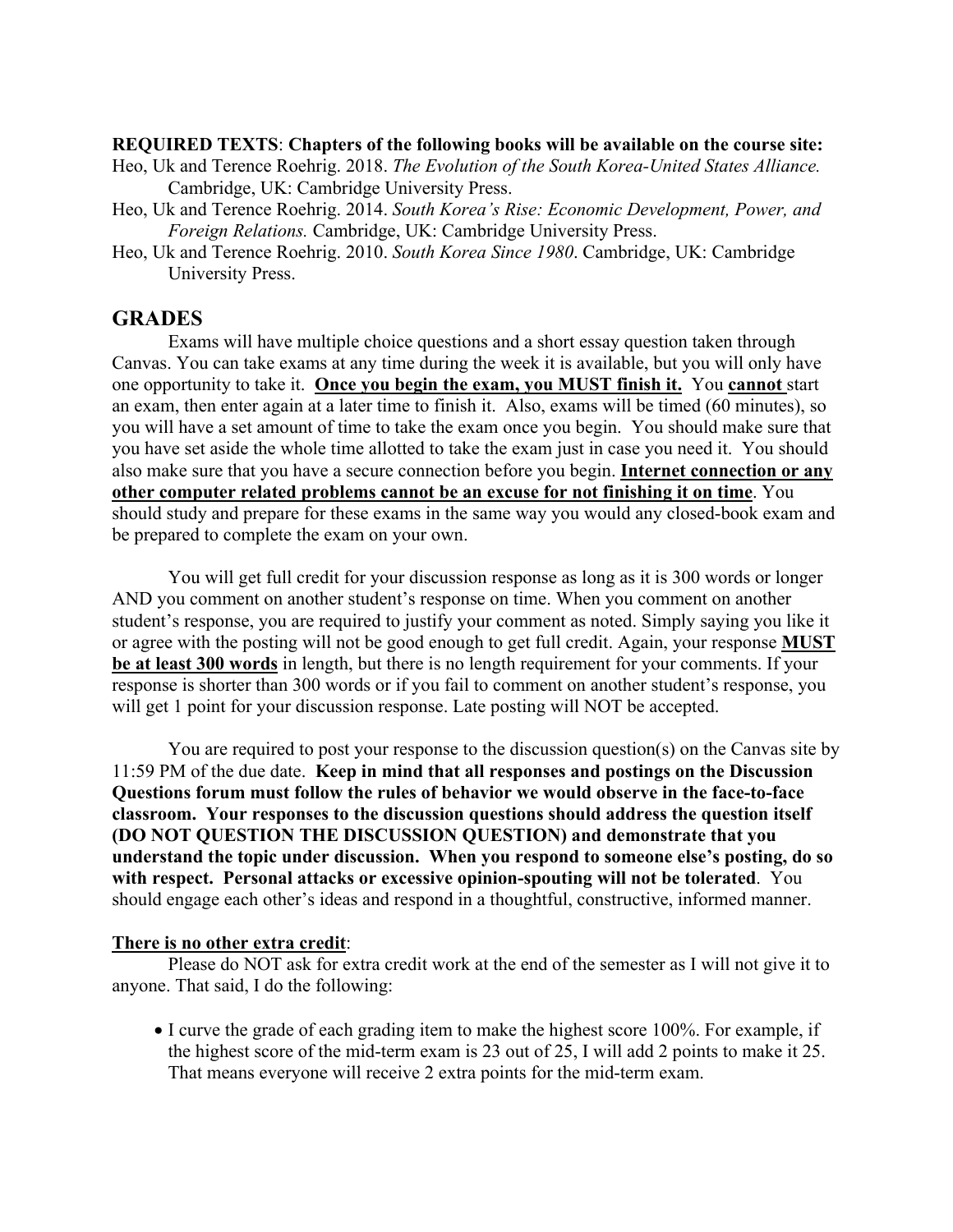If you get a perfect score for all discussions, I will move your grade up a notch. For example, you discussion grades are perfect, and your final score for the course is 91. That means, your grade for the course should be an A-. But I will give you an A. I do that to motivate you to participate in all weekly discussions. Since we do not meet in person, weekly discussions are extremely important for learning. That said, I will only do this for the students who have perfect scores for all discussions. If your discussion scores are not perfect, PLEASE do NOT ask for it. It is a waste of time.

Any student who cheats on an exam or commits any other act of academic dishonesty (e.g., plagiarism, taking the test together) will receive an F for the course and will be referred to the appropriate university authorities. Copying someone else's work without proper quote or citation is plagiarism. You MUST avoid plagiarism when you post your response to discussion questions and write your research paper.

| $A = 93-100$          | $A = 90-90.9$   |               |                |
|-----------------------|-----------------|---------------|----------------|
| $B+=87-89.9$          | $B = 83 - 86.9$ | $B = 80-82.9$ |                |
| $C_{\pm} = 77 - 79.9$ | $C = 73-76.9$   | $C = 70-72.9$ |                |
| $D+=67-69.9$          | $D = 63-66.9$   | $D = 60-62.9$ | $F =$ Below 60 |

Flow of the Class:

For this course, a week will start on the first day of the week at 12:01 AM and end on the last day of the week 11:59 PM. Posted my lecture notes combined with the readings from the textbook or any other assigned reading material, will constitute the materials for the week. You are expected to do the reading, access the lecture notes, and answer the discussion question and comment on another student's post (**This is your responsibility**).

Please remember that I will be sending everything to your UWM e-mail accounts. If you don't regularly use that account, make sure you check it or forward it to an account you do use regularly. When you need to e-mail me something for the class, send it to me at heouk@uwm.edu.

# **SCHEDULE**

Week 1 (1/24-30) Introduction

Please post a brief introduction of yourself in the discussion section on Canvas. This is NOT a discussion, so the discussion response requirements do not apply here.

Week 2 (1/31-2/6) A Brief History

 Reading: South Korea Since 1980 Ch. 1 Discussion 1: What is the uniqueness of Korean history?

Week 3 (2/7-13) Economic Development and Democratization Reading: South Korea Since 1980 Ch. 2&4 Discussion 2: What made Korea possible to develop its economy so rapidly? Besides economic development, what else facilitated Korea's transition to democracy?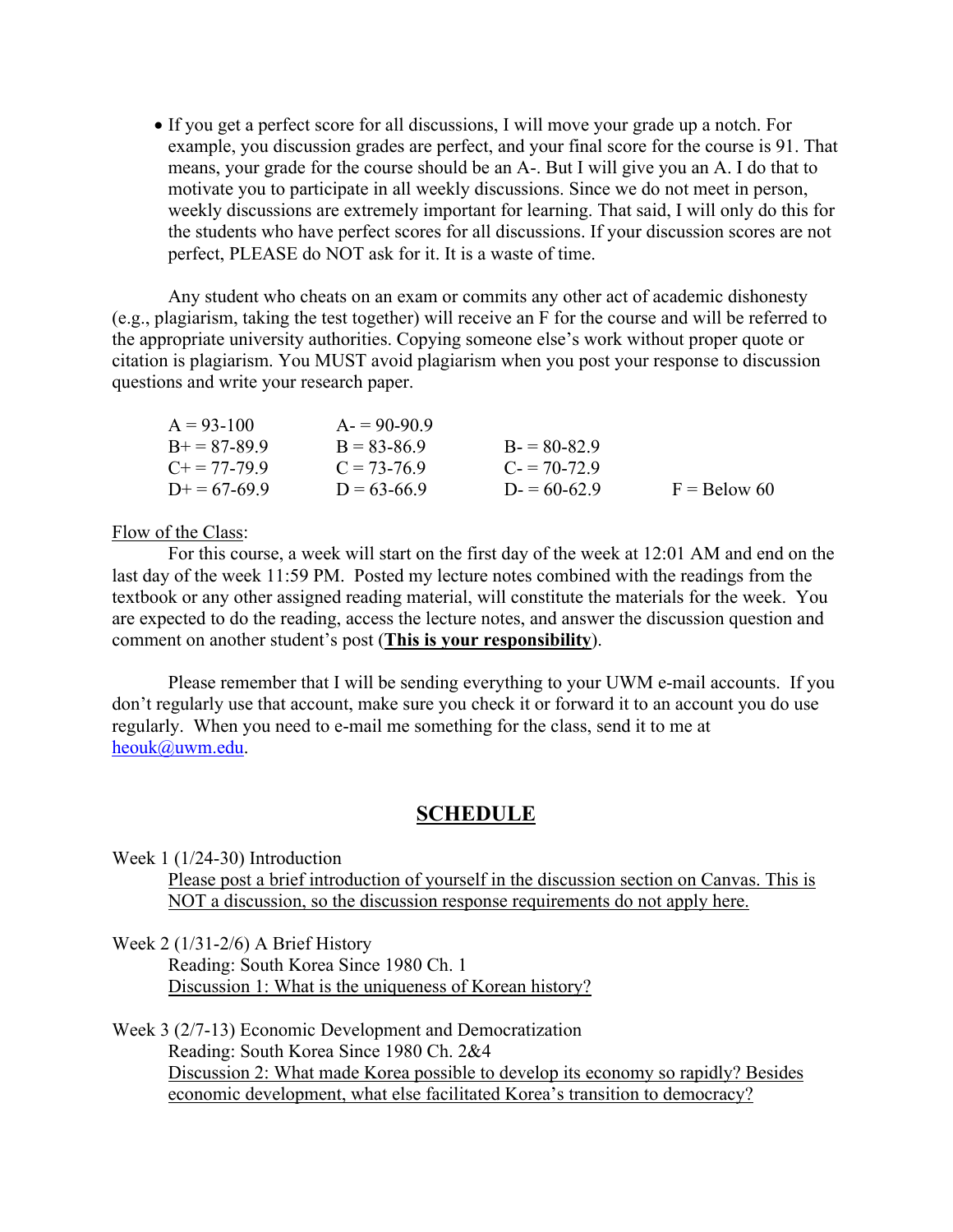Week 4 (2/14-20) Democratic Consolidation and New Challenges, Readings: South Korea Since 1980 Ch. 3; **Heo, Uk** and Sung Deuk Hahm. 2014. "Political Culture and Democratic Consolidation in South Korea" *Asian Survey* 54(5): 918-940. Discussion 3: Do you think Korea's democracy is consolidated? Using examples, describe why you think Korea's democracy is consolidated or not consolidated.

- Week 5 (2/21-27) Financial Crisis and Economic Reform Readings: South Korea Since 1980 Ch. 4&5 Discussion 4: What caused the financial crisis in South Korea in 1997?
- Week 6 (2/28-3/6) Economic Development and Foreign Policy Change Readings: South Korea's Rise Ch. 1; **Heo, Uk** and Terence Roehrig. 2018. "Development Power Theory: The South Korean Case." *Pacific Focus*. 33(1): 111-140. Discussion 5: Briefly describe and evaluate Development Power Theory using Korean examples.
- Week 7 (3/7-13) South Korea's Foreign Relations with Japan Readings: South Korea's Rise Ch. 6 Discussion 6: Japan is geographically close to Korea, but it has been emotionally distant. Why do think that is the case? What can be done to improve the relationship?
- Week 8 (3/14-20) **Mid-term Exam**—You can take the mid-term exam at any time before the deadline. There will be NO make-up exam as you have a week to take the test.

Week 9 (3/21-27) **Spring Recess**

Week 10 (3/28-4/3) US-South Korea Alliance I: Security Readings: South Korea-US Alliance Ch. 2&4 Discussion 7: US forces have been deployed in South Korea since 1953. What was its role during the Cold War, and how its role has changed since the end of the Cold War?

Week 11 (4/4-10) US-South Korea Alliance II: Economy Reading: South Korea-US Alliance Ch. 5; South Korea's Rise Ch. 4; South Korea Since 1980 Ch. 5. Discussion 8: The United States and South Korea have a free trade agreement. Describe benefits and drawbacks of the trade agreement.

- Week 12 (4/11-17) Inter-Korean Relations and the North Korean Nuclear Crisis Readings: South Korea Since 1980 Ch. 7; South Korea's Rise Ch. 3 Discussion 9: Why do you think North Korea developed nuclear weapons? Do you think North Korea's nuclear disarmament is possible?
- Week 13 (4/18-24) South Korea's Relations with China Readings: South Korea Since 1980 Ch. 8; South Korea's Rise Ch. 5